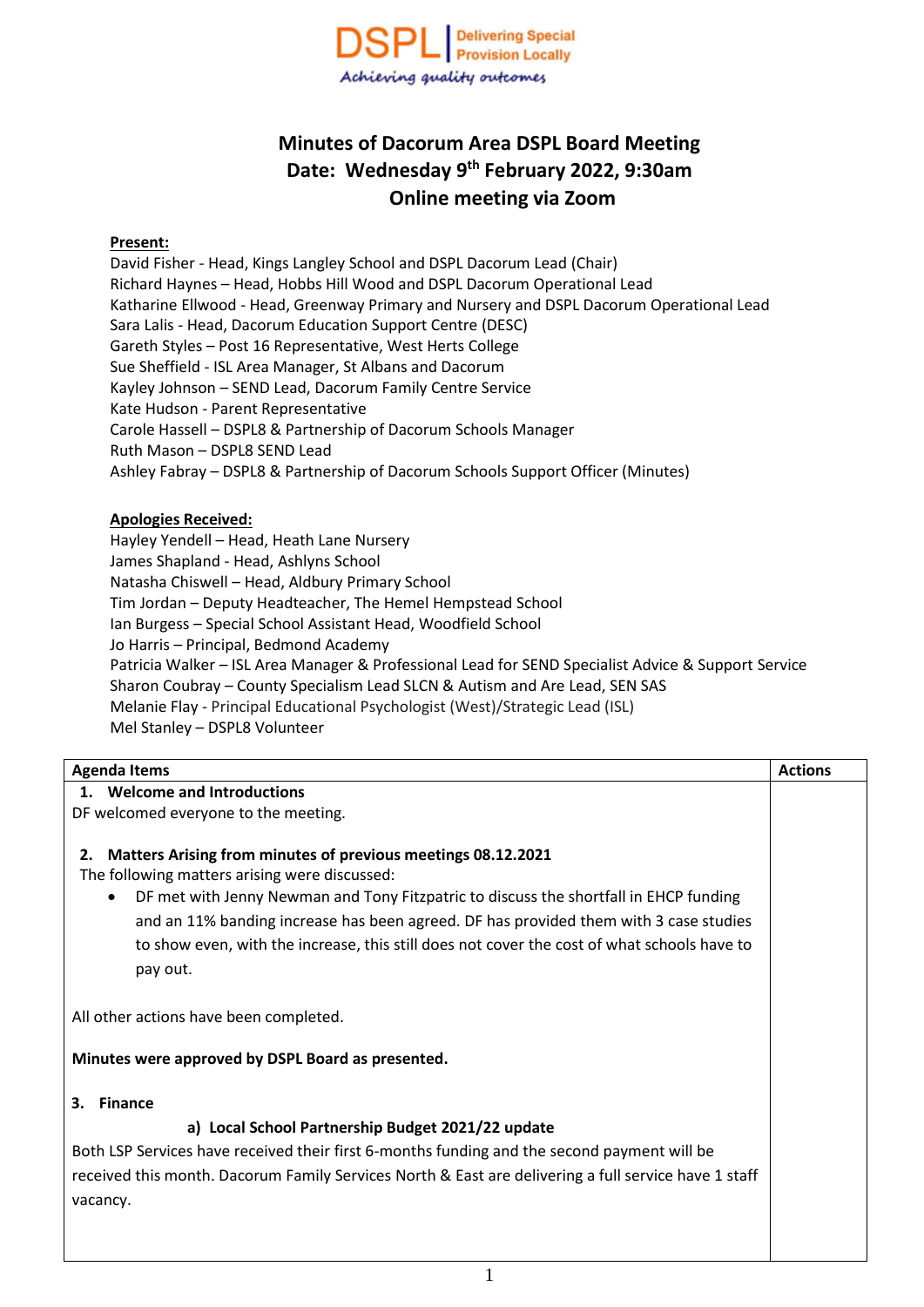Gade Schools Family Support and Kings Langley Partnership are fully staffed and within budget. There is not as much pressure on caseloads within both services, especially from primary schools and board members were asked to encourage schools to put in referrals to the services.

The LSP funding will be reverting back to a financial year; the next contract will include 2 terms funding and then 3 terms of funding will be received from April 2023, continuing on an annual basis. SS will clarify if the funding will be received next month and notify AF to provide an update with the minutes.

Action – SS to clarify if the LSP funding will be received next month and notify AF to provide an update with the minutes.

## **b) DSPL budget 2021/22**

The DSPL budget has been circulated and is on track. There are some changes to the underspend, contingency and a staffing proposal, which is covered in the DSPL presentation under agenda item 4. SS clarified the DSPL budgets have been released and the DSPL budget is also reverting back to a financial year. DF raised concerned this does not follow the government trend on academisation, Lead academies were not consulted on this and this will cause more work for the finance team. SS will take this feedback to the next funding sub group meeting. The board also discussed the staffing uplift and whether this will be covered in the budget; there is no additional budget for this in the LSP budget, which mean any increase will result in reductions of provision. In the DSPL budget this can be factored into the Leadership and Management budget line. SS confirmed the DSPL/LSP review is looking at safeguarding redundancy.

# **c) PoDS budget 2021/22**

There are currently 3 schools outstanding their PoDS invoices for this year and 2 schools from 2020-21 and reminders have been sent. The budget for this year will cover the conference and the board will need to review the per pupil fee to for 2022/23.

# **4. DSPL/PoDS Managers update & SEND Lead update:**

CH presented a PowerPoint presentation on the DSPL update and a copy will be circulated with the minutes. The following comments was discussed:

- **Flowers for Jackie Hood –** The board agreed to send flowers to Jackie to thank her for her time and service to the DSPL Board. DF will arrange for these to be sent.
- **PoDS Conference –** KE and DF will promote this with Primary and Secondary heads and the reserve list will be review at the next board meeting.
- **Staffing Proposal –** The board agreed to increase AF's hours by 5 hrs per week from 1st March to end August, with a review once the next years funding is agreed. Plus 50 ad-hoc hours for RM and CH to use on a specific projects until the end of August.
- **Dyslexia Support Group budget line** KH raised that further support for this group was going to look at supporting post 16. CH shared the transition Post 16 is in the strategic plan with no funding attached. Services for young People facilitate parental presentations for post 16. There is currently only £500 in this budget line and adding this into the SLCN budget line will provide more funding for the Language for emotions and behavior project.
- **Bounce Forward course** HCC are now funding Bounce Forward to run course across Hertfordshire. DSPL8 was not consulted on this and do not want to double fund providers.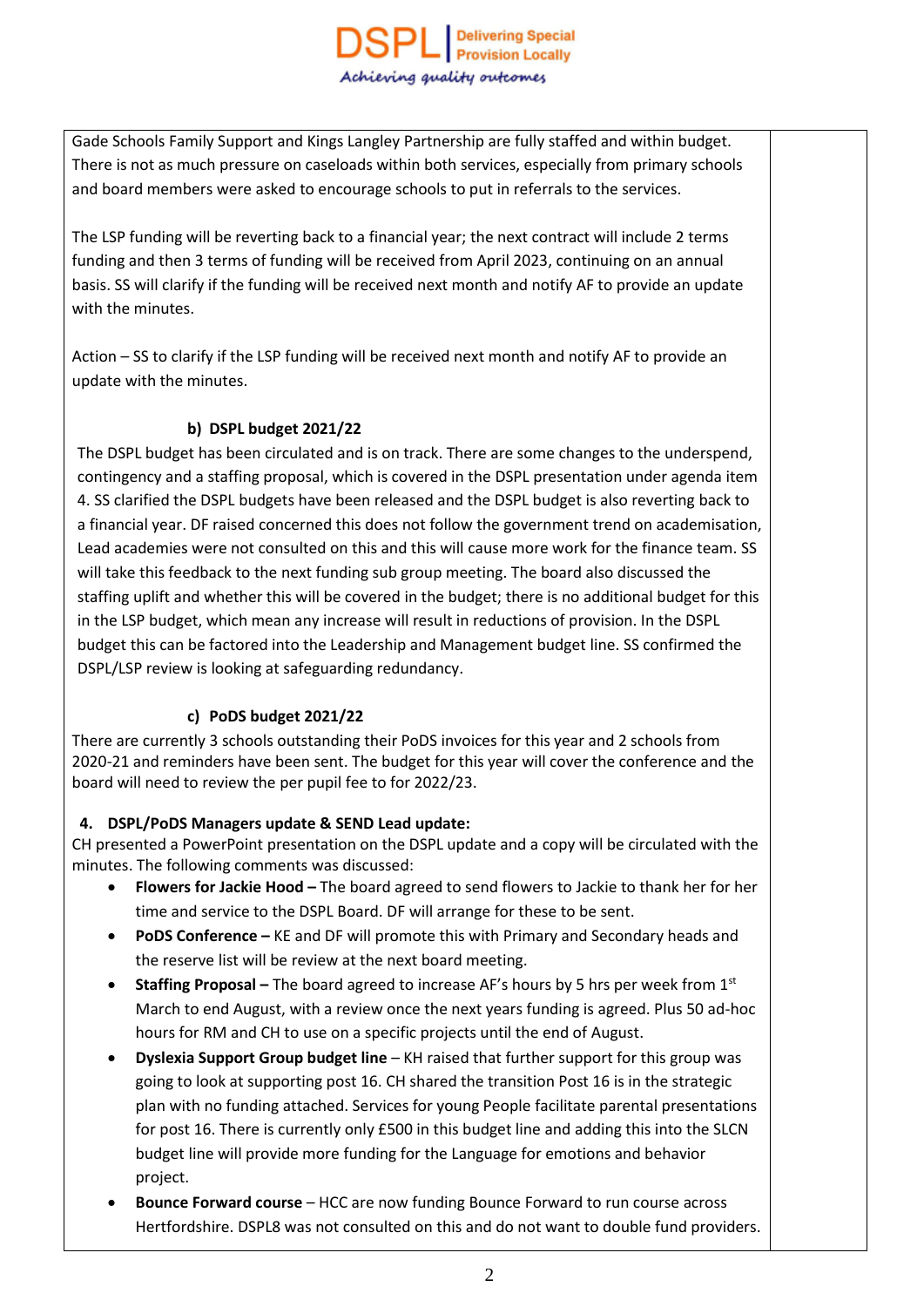| SS will raise this with the HCC commissioning team.                                                 |           |
|-----------------------------------------------------------------------------------------------------|-----------|
| Parent Representatives - KH shared parents might feel nervous joining the board and<br>٠            |           |
| suggested for them to attend sub groups first to build confidence before joining the                |           |
| board.                                                                                              |           |
| DF thanked CH and RM for the presentation.                                                          |           |
|                                                                                                     |           |
| Action - DF to arrange for flowers to be send to Jackie Hood                                        | <b>DF</b> |
| Action - DF & KE to promote the PoDS Head teachers conference with Primary and Secondary            | DF&KE     |
| schools                                                                                             |           |
|                                                                                                     |           |
| 5.<br><b>DSPL updates</b>                                                                           |           |
| a) Autism sub Group                                                                                 |           |
| RM shared Jackie Hood has stepped down as sub group Chair and is acting Chair until a               |           |
| replacement is recruited. The sub group had a robust conversation with Sally Glossop on the         |           |
| Specialist Resource Provision and pathways; there was a lot of challenge on what schools can do in  |           |
| the meantime and how to support them.                                                               |           |
|                                                                                                     |           |
| b) Primary Behaviour Service                                                                        |           |
| KE explained the Mental Health Group and Behaviour sub groups have agreed to merge and CH has       |           |
| been working on merging the two action plan. KE and SL both sit on the Emotional Wellbeing &        |           |
| Behaviours strategy group and will need to ensure the action plan is aligned with HCC.              |           |
|                                                                                                     |           |
| SL updated on the Secondary behaviour services; the service is at maximum capacity with 49          |           |
| places. Current issues are:                                                                         |           |
| increase in group of year 9 students; who have had two schools and its quite early to<br>$\bullet$  |           |
| transition them to the key stage 4 center. The students have mostly effected by disruptions         |           |
| due to Covid and virtual learning.                                                                  |           |
| Complex students in year 11 moving from out of area into Dacorum, who are high profile<br>$\bullet$ |           |
| and no school placement                                                                             |           |
|                                                                                                     |           |
| The service successfully averted some permanent exclusions in year 11 by matching up                |           |
| Headteachers to swap children to educate the students in another setting.                           |           |
| Primary and Secondary capital bids have been submitted from the children in need funding. If        |           |
| successful, The Haven will be creating an escape fort and a sensory and inclusion space in the Key  |           |
| Stage 4 centre.                                                                                     |           |
|                                                                                                     |           |
| <b>Mental Health sub group</b><br>C)                                                                |           |
| This sub group has not met this half term and there were no questions.                              |           |
|                                                                                                     |           |
| d) Early Years Sub Group                                                                            |           |
| This sub group has not met this half term and there were no questions.                              |           |
| <b>School Family Worker sub group</b><br>e).                                                        |           |
| RH highlighted promoting the LSP and the work they do, to share the impact with schools. CH will    |           |
| be having a regular slot at the Dacorum Heads meeting to update on DSPL/LSP and will be             |           |
| presenting some case studies to highlight what the service does.                                    |           |
|                                                                                                     |           |
|                                                                                                     |           |